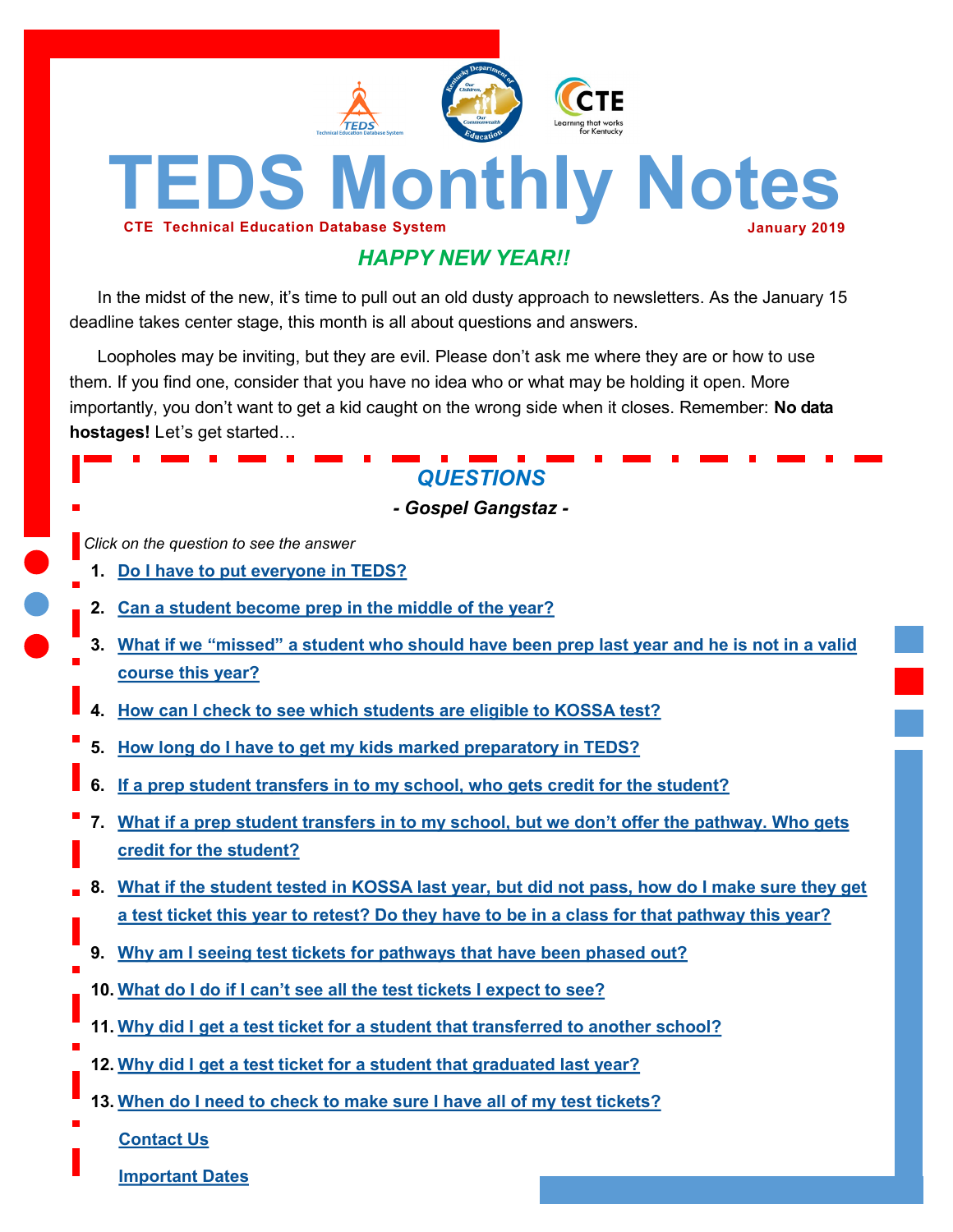## *ANSWER Man*

### *- Hootie & the Blowfish -*

#### <span id="page-1-0"></span>**1. Do I have to put everyone in TEDS?**

YES, if the student is enrolled in a CTE course for a pathway offered AT YOUR SCHOOL

NO, if any of the following is true

- the student is enrolled in a CTE course for a pathway offered AT A DIFFERENT high school, CTC, ATC, Career Academy or KCTCS location
- the student is enrolled in a specific course REQUIRED FOR ALL STUDENTS. Once the student is enrolled to earn the second credit in a pathway, this credit may be counted if it is valid for the pathway.

### **2. Can a student become prep in the middle of the year?**

Yes. As soon as the student meets the definition of preparatory (2 credits on transcript and enrolled to earn the third), the information should be updated on the TEDS tab in IC and imported into TEDS. If your school posts half-credits on the transcript at the end of the semester/trimester, you should check, verify and/or update status.

## **3. What if we "missed" a student who should have been prep last year and he is not in a valid course this year?**

TEDS foul. No data hostages allowed. Contact Claude to review the issue.

#### **4. How can I check to see which students are eligible to KOSSA test?**

Run a KOSSA Test Ticket Report to see who had generated test tickets for this year

Run a class list report sorted for prep students and pathway.

Run the Student Assessment Summary Report to see if the student has already passed the EOP.

### **5. How long do I have to get my kids marked preparatory in TEDS?**

January 15, but do not wait until the deadline. You cannot see updates in TEDS until the next day. Make your realistic deadline January 13. That way, if you see an error, you have time to fix it.

### **6. If a prep student transfers in to my school, for state accountability, who gets credit for the student?**

Follow the **100-day rule**: Students must be in the school for at least 100 days to be included in accountability. If this is not satisfied by either school, the schools is not accountable. However, the data rolls up to the district that meets the 100-day rule. If no district meets the 100-day rule, then the data rolls up to the state.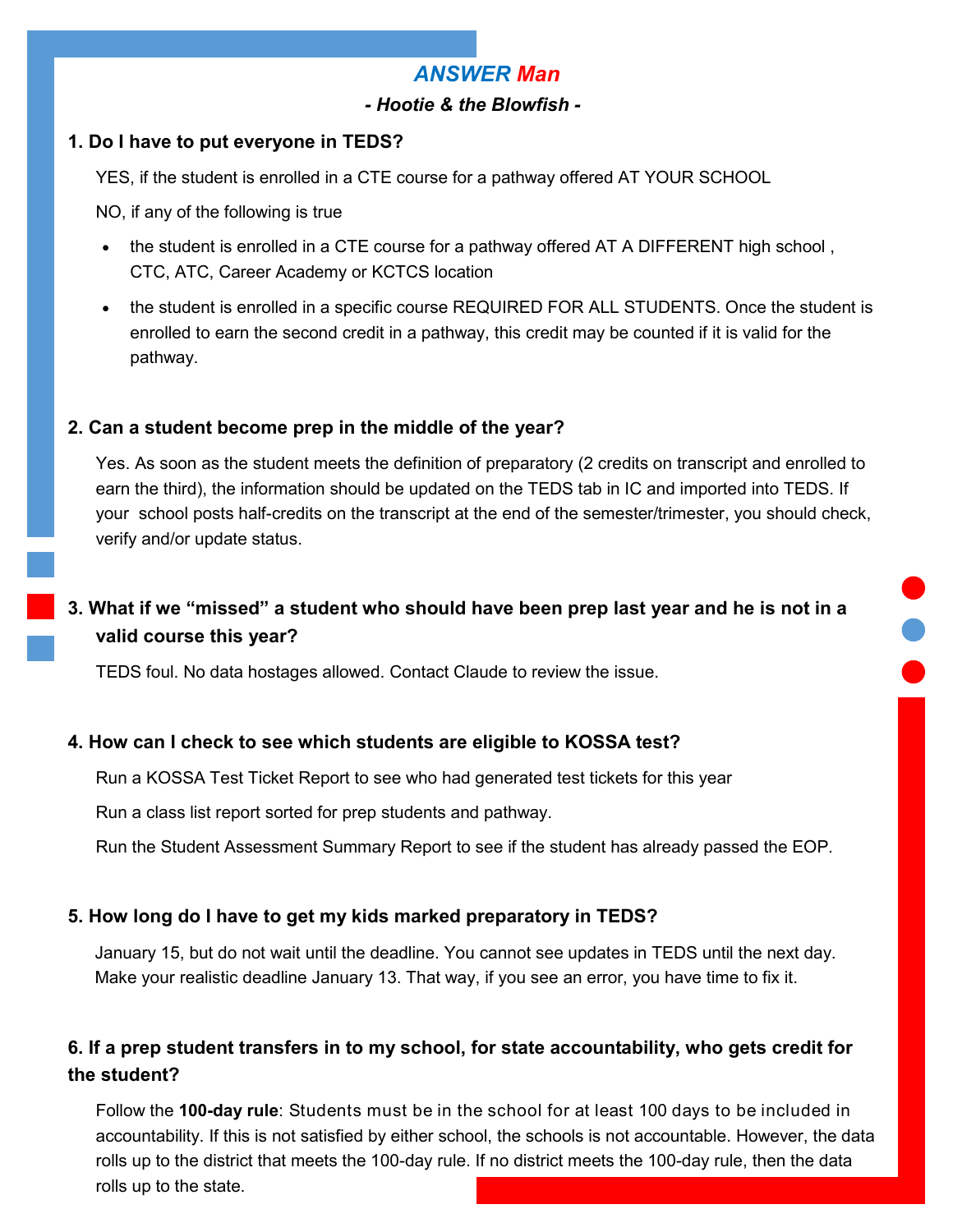### <span id="page-2-0"></span>**7. What if a prep student transfers in to my school, but we don't offer the pathway. For state accountability, who gets credit for the student?**

The score follows the student based on the 100-day rule. Of course, the sending school will have to have properly entered the data for that student before they transferred.

## **8. What if the student tested in KOSSA last year, but did not pass, how do I make sure they get a test ticket this year to retest? Do they have to be in a class for that pathway this year?**

Once a student is identified as preparatory in TEDS, a test ticket will generate during each eligible testing period until the student passes the assessment.

A preparatory student is not required to be enrolled in a course for the pathway when the EOP is taken.

If the pathway is at an ATC, CTC, or Career Academy, you will have to coordinate with the school to have the student sit for the test.

### **9. Why am I seeing test tickets for pathways that have been phased out?**

Phased out pathways were not included on the new CTE EOP Assessments with Articulated Credit list. However, since the EOP assessment (not the pathway) is what is tied to the articulation agreement, the test tickets will still be generated and the test will still count toward transition readiness.

### **10. What do I do if I don't see all the test tickets I expect to see?**

- Make sure the pathway has an EOP with an articulation agreement. Click here to see: [https://education.ky.gov/CTE/endofprog/Pages/default.aspx.](https://education.ky.gov/CTE/endofprog/Pages/default.aspx)
- Run a Student Assessment Summary report to make sure they have not already taken the test.
- Make sure the student record was properly updated to preparatory in IC while the student was active in the pathway. Inactive records do not update.
- Make sure the student record was not prematurely terminated in TEDS. Remember: Do not terminate TEDS records until the student leaves their home high school.
- Check to see if the student transferred in this year. It is possible the TEDS record was not properly terminated at the previous school.

### **11. Why did I get a test ticket for a student that transferred to another school?**

Check to make sure the TEDS record for all pathways were properly terminated in TEDS. Not sure how? Try the Step-by-Step instructions for how to Enter Termination Status in TEDS.

Check the test tickets again after January 15. Still see the ticket? Don't wait. Contact us immediately.